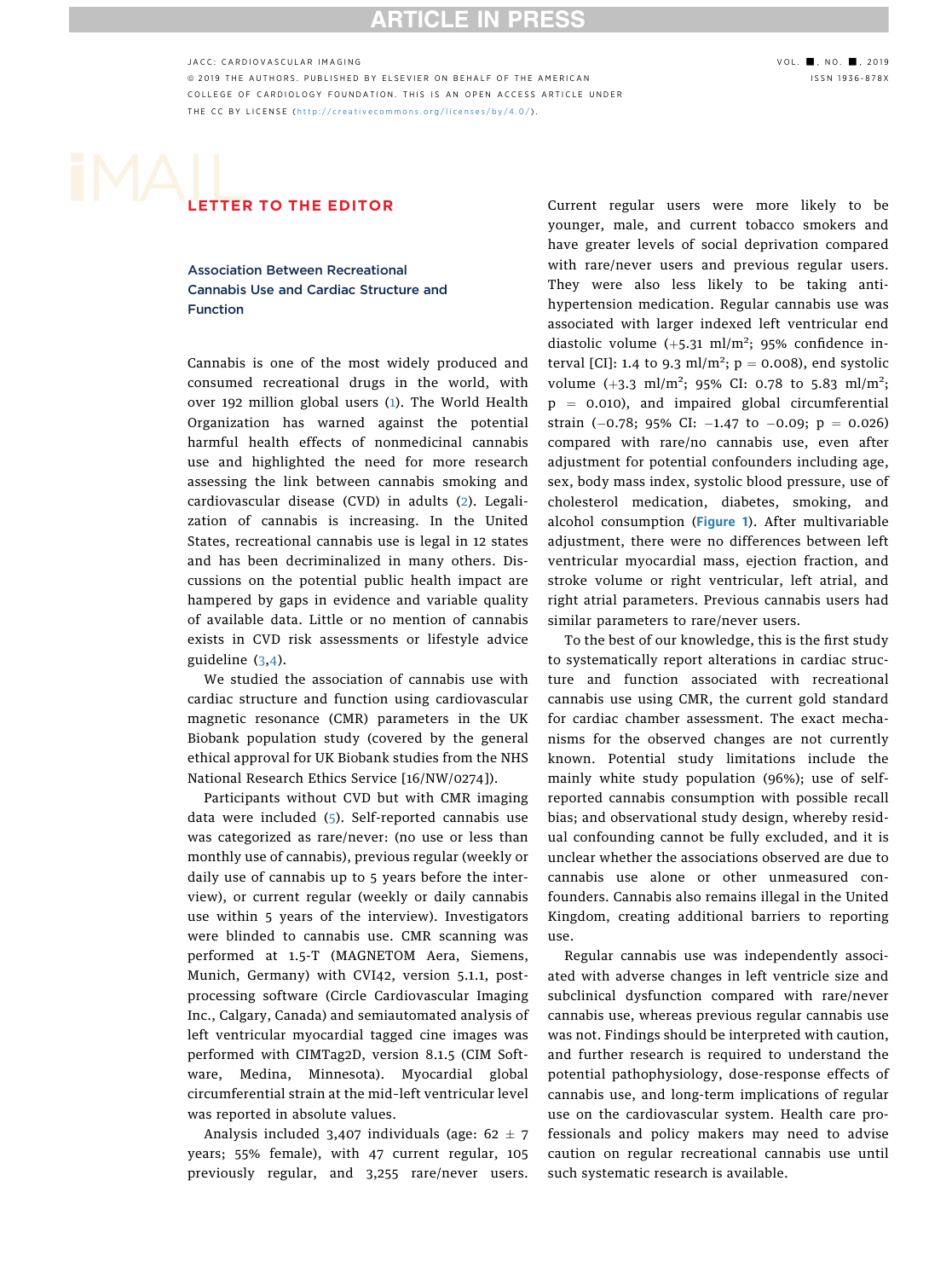<span id="page-1-0"></span> $\overline{2}$ 



ACKNOWLEDGEMENTS This study was conducted with the UK Biobank resource under access application 2964. The authors thank all participants and staff involved with planning, collection, and analysis, including core laboratory analysis of the CMR imaging data.

Mohammed Y. Khanji, MBBCh, PhD\* Magnus T. Jensen, MD, PhD, MSc Asmaa A. Kenawy, MD Zahra Raisi-Estabragh, MD Jose M. Paiva, MSc Nay Aung, MD Kenneth Fung, MD Elena Lukaschuk, MSc Filip Zemrak, MD, PhD Aaron M. Lee, BSc, MD, PhD Ahmet Barutcu, MD Edd Maclean, MD Jackie Cooper, MSc Stefan K. Piechnik, MD, PhD Stefan Neubauer, MD, PhD Steffen E. Petersen, MSc, MPH, MD, PhD \*Queen Mary University of London Newham University Hospital Barts Health NHS Trust Glen Road

### London E13 8SL United Kingdom E-mail: [m.khanji@qmul.ac.uk](mailto:m.khanji@qmul.ac.uk)

#### <https://doi.org/10.1016/j.jcmg.2019.10.012>

Please note: Drs. Petersen, Neubauer, and Piechnik acknowledge the British Heart Foundation for funding the manual analysis to create a cardiovascular magnetic resonance imaging reference standard for the UK Biobank imaging resource in 5000 cardiovascular magnetic resonance scans [\(www.bhf.org.uk](http://www.bhf.org.uk); PG/14/89/31194). Dr. Aung is supported by a Wellcome Trust Research Training Fellowship ([wellcome.ac.uk](http://wellcome.ac.uk); 203553/Z/Z). Dr. Fung is supported by the Medical College of Saint Bartholomew's Hospital Trust, an independent registered charity that promotes and advances medical and dental education and research at Barts and the London School of Medicine and Dentistry. Dr. Piechnik has received support from the National Institute for Health Research (NIHR) Cardiovascular Biomedical Research Centre at Barts. Drs. Piechnik and Lee have received support from and from the "SmartHeart" Engineering and Physical Sciences Research Council (EPSRC) programme grant ([www.nihr.ac.uk](http://www.nihr.ac.uk); EP/ P001009/1). Dr. Jensen is supported by The Danish Heart Foundation (16-R107- A6791) and the Danish Society of Cardiology. Drs. Neubauer and Piechnik have received support rom the Oxford National Institute for Health Research Biomedical Research Centre and the Oxford British Heart Foundation Centre of Research Excellence. This project was enabled through access to the Medical Research Council (MRC) eMedLab Medical Bioinformatics infrastructure, supported by the Medical Research Council. The funders provided support in the form of salaries for authors as detailed but did not have any additional role in the study design, data collection and analysis, decision to publish, or preparation of the manuscript. Dr. Petersen provides consultancy to Circle Cardiovascular Imaging Inc., Calgary, Canada, and Servier. Dr. Jensen has served as consultant, on advisory boards, or as invited speaker for AstraZeneca, Novo Nordisk, Novartis, and GE. All other authors have reported that they have no relationships relevant to the contents of this paper to disclose.

#### REFERENCES

1. United Nations Office on Drugs and Crime (UNODC). Statistics and Data. Available at: https://dataunodc.un.org/drugs/prevalence regional. Accessed April 7, 2019.